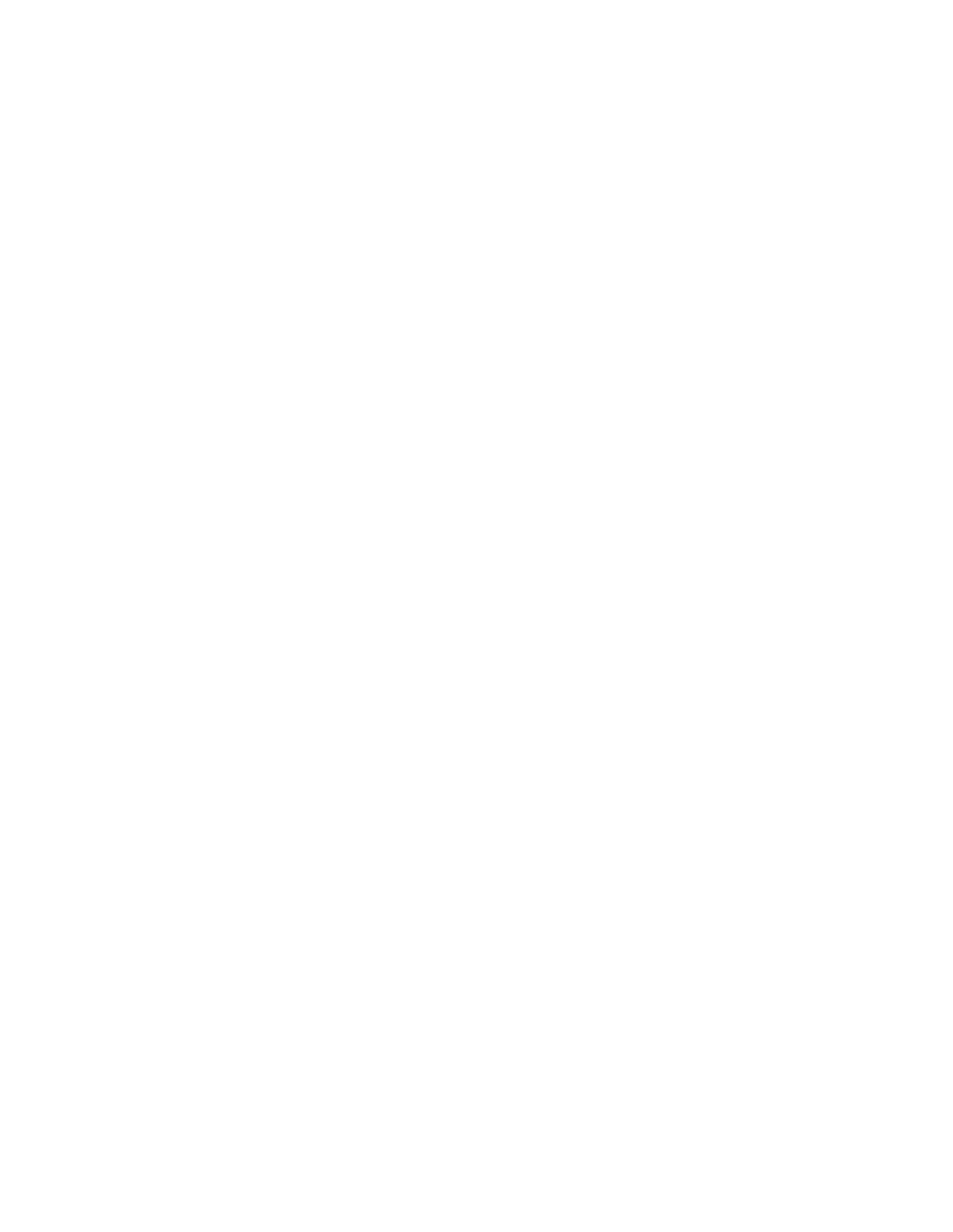## Contents:

| 1              | A Simple Wireless Display Receiver on Raspberry Pi        | 1                                      |  |  |
|----------------|-----------------------------------------------------------|----------------------------------------|--|--|
|                | 1.1                                                       | 1                                      |  |  |
|                | 1.2                                                       | $\mathbf{1}$                           |  |  |
|                | 1.3                                                       | 1                                      |  |  |
|                | 1.4                                                       | $\overline{c}$                         |  |  |
|                | 1.5                                                       | $\overline{c}$                         |  |  |
|                | 1.6                                                       | $\overline{c}$                         |  |  |
|                | 1.7                                                       | $\overline{c}$                         |  |  |
|                | 1.8                                                       | $\overline{c}$                         |  |  |
|                | 1.9                                                       | 3                                      |  |  |
|                | 1.10                                                      | 3                                      |  |  |
|                | 1.11                                                      | 3                                      |  |  |
| $\overline{2}$ | <b>Design</b>                                             | 5                                      |  |  |
| 3              | <b>Modules</b><br>7                                       |                                        |  |  |
| 4              | 9<br><b>GStreamer</b>                                     |                                        |  |  |
| 5              | <b>Threads</b><br>11                                      |                                        |  |  |
| 6              | 13<br><b>Tests</b>                                        |                                        |  |  |
| 7              | <b>Logging</b>                                            |                                        |  |  |
| 8              | <b>Settings</b><br>8.1<br>8.2<br>8.3<br>8.4<br>8.5<br>8.6 | 17<br>17<br>17<br>18<br>18<br>18<br>18 |  |  |
| 9              | <b>Resolutions data</b>                                   | 19                                     |  |  |
|                | 10 authors                                                |                                        |  |  |
|                | 11 changeLog                                              |                                        |  |  |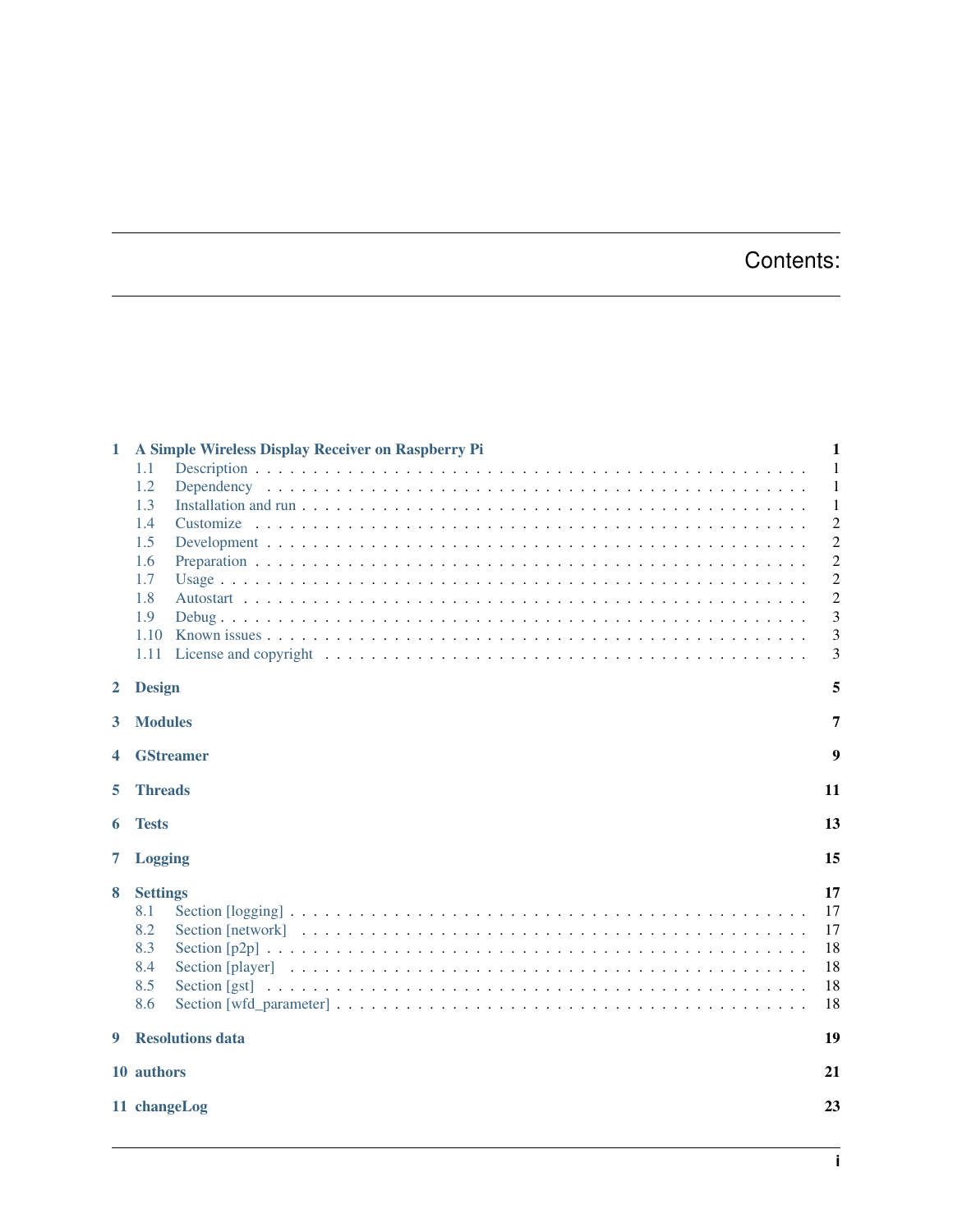| 11.2 $v0.3.2 23$                                                                                                                                                                                                                                                       |  |
|------------------------------------------------------------------------------------------------------------------------------------------------------------------------------------------------------------------------------------------------------------------------|--|
| 11.3 $v0.3.1 24$                                                                                                                                                                                                                                                       |  |
|                                                                                                                                                                                                                                                                        |  |
| 11.5 $v0.2.4 24$                                                                                                                                                                                                                                                       |  |
| 11.6 $v0.2.3 24$                                                                                                                                                                                                                                                       |  |
|                                                                                                                                                                                                                                                                        |  |
| 11.8 $v0.2.1$ 25                                                                                                                                                                                                                                                       |  |
|                                                                                                                                                                                                                                                                        |  |
|                                                                                                                                                                                                                                                                        |  |
| $11.11 \text{ v}0.0.1 \text{ .} \ldots \text{ .} \ldots \text{ .} \ldots \text{ .} \ldots \text{ .} \ldots \text{ .} \ldots \text{ .} \ldots \text{ .} \ldots \text{ .} \ldots \text{ .} \ldots \text{ .} \ldots \text{ .} \ldots \text{ .} \ldots \text{ .} \quad 26$ |  |
|                                                                                                                                                                                                                                                                        |  |
| 12 Indices and tables                                                                                                                                                                                                                                                  |  |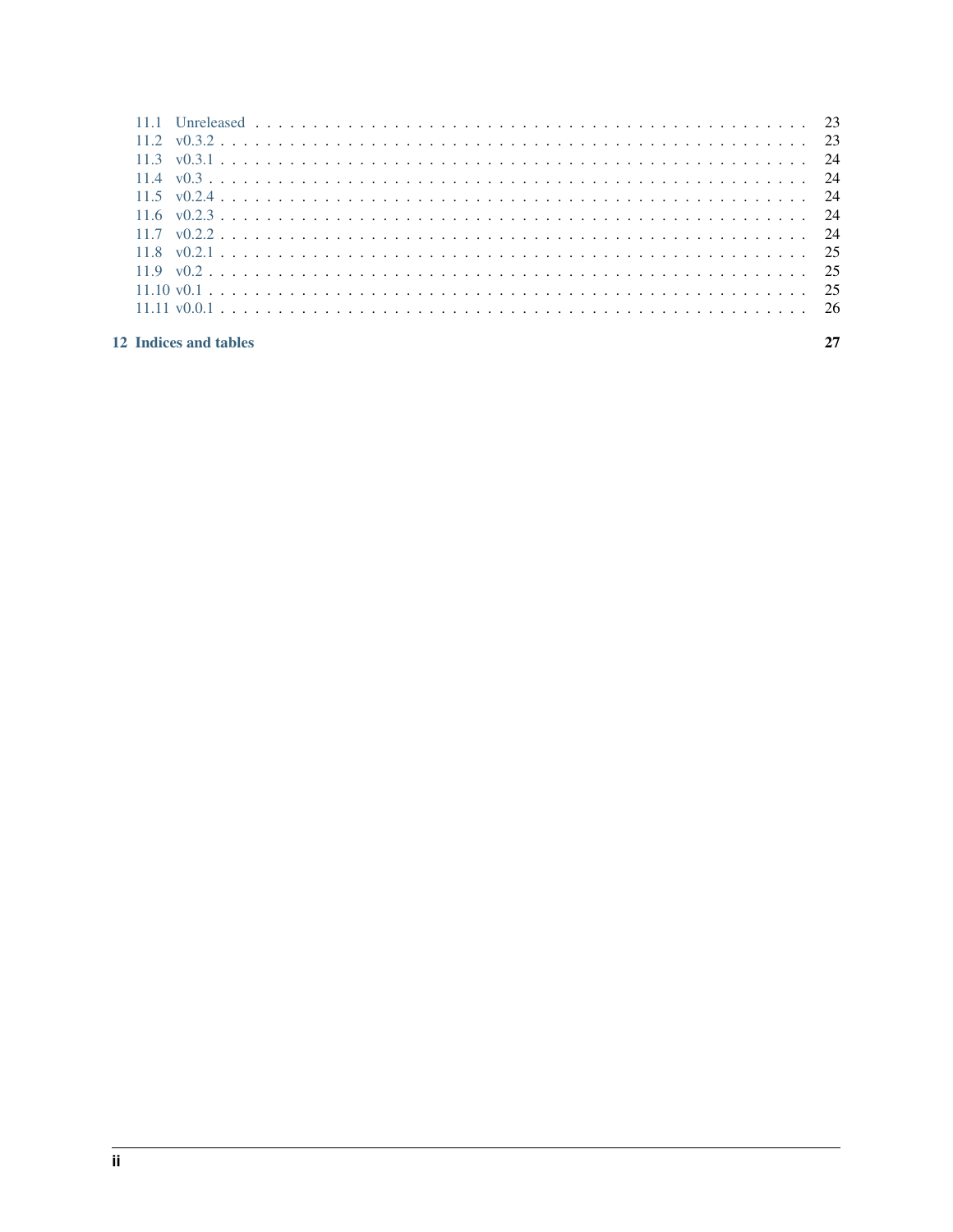## CHAPTER<sup>1</sup>

## <span id="page-4-0"></span>A Simple Wireless Display Receiver on Raspberry Pi

#### <span id="page-4-1"></span>**1.1 Description**

picast is a simple wifi display receiver written by Python3 on Raspberry Pi.

#### <span id="page-4-2"></span>**1.2 Dependency**

picast depends several external utilities and some are only on Raspbian.

- tvservice (raspbian only)
- udhcpd (debian/ubuntu only)
- wpa\_supplicant
- wpa\_cli
- vlc

#### <span id="page-4-3"></span>**1.3 Installation and run**

Run apt install command on Raspbian(buster or later) / Raspberry Pi Zero W/WH, RaPi 3B+, RaPi 4.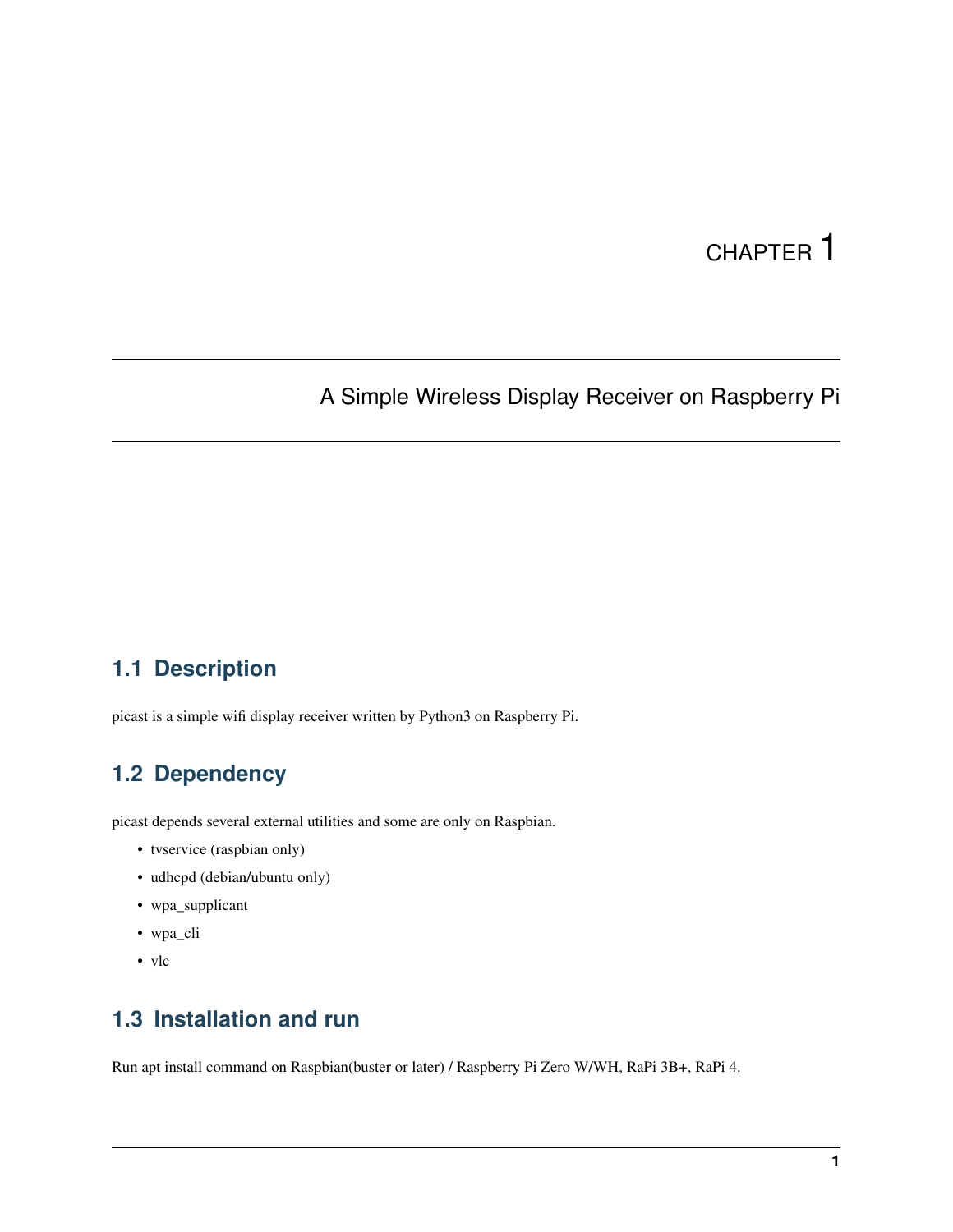```
$ sudo apt install net-tools python3 udhcpd python-gst-1.0 libgtk-3-dev python3-gi
˓→python3-pip gir1.2-gtk-3.0
$ sudo apt install gir1.2-gstreamer-1.0 gir1.2-gst-plugins-base-1.0
$ sudo apt install gstreamer1.0-plugins-good gstreamer1.0-gtk3 gstreamer1.0-plugins-
˓→rtp
$ sudo apt install gstreamer1.0-omx-rpi gstreamer1.0-omx-rpi-config vlc
$ sudo apt install --no-install-recommends lxde
```

```
$ python3 -m pip install picast
$ picast
```
#### <span id="page-5-0"></span>**1.4 Customize**

When you want customize for your environment, please copy *picast/settings.ini* to your favorit place and edit it.

then launch picast such as follows:

```
$ picast --config /home/pi/settings.ini
```
#### <span id="page-5-1"></span>**1.5 Development**

```
$ sudo apt install gstreamer1.0-tools
$ git clone https://github.com/miurahr/picast.git picast
$ cd picast
$ python3 -m venv venv
$ source venv/bin/activate
$ pip install -U pip
$ pip install -r requirements.txt
$ picast --debug
```
#### <span id="page-5-2"></span>**1.6 Preparation**

Increase GPU memory for decoding fullHD video stream. add *gpu\_mem=128* to */boot/config.txt*

### <span id="page-5-3"></span>**1.7 Usage**

Picast search for the wireless display named "picast" on the source device you want to cast. Use "12345678" for a WPS PIN number. It is recommended to initiate the termination of the receiver on the source side. After Pi connects to the source, it has an IP address of 192.168.173.80.

These parameters are configured in *settings.ini*.

#### <span id="page-5-4"></span>**1.8 Autostart**

Edit */home/pi/.config/lxsessions/LXDE/autostart*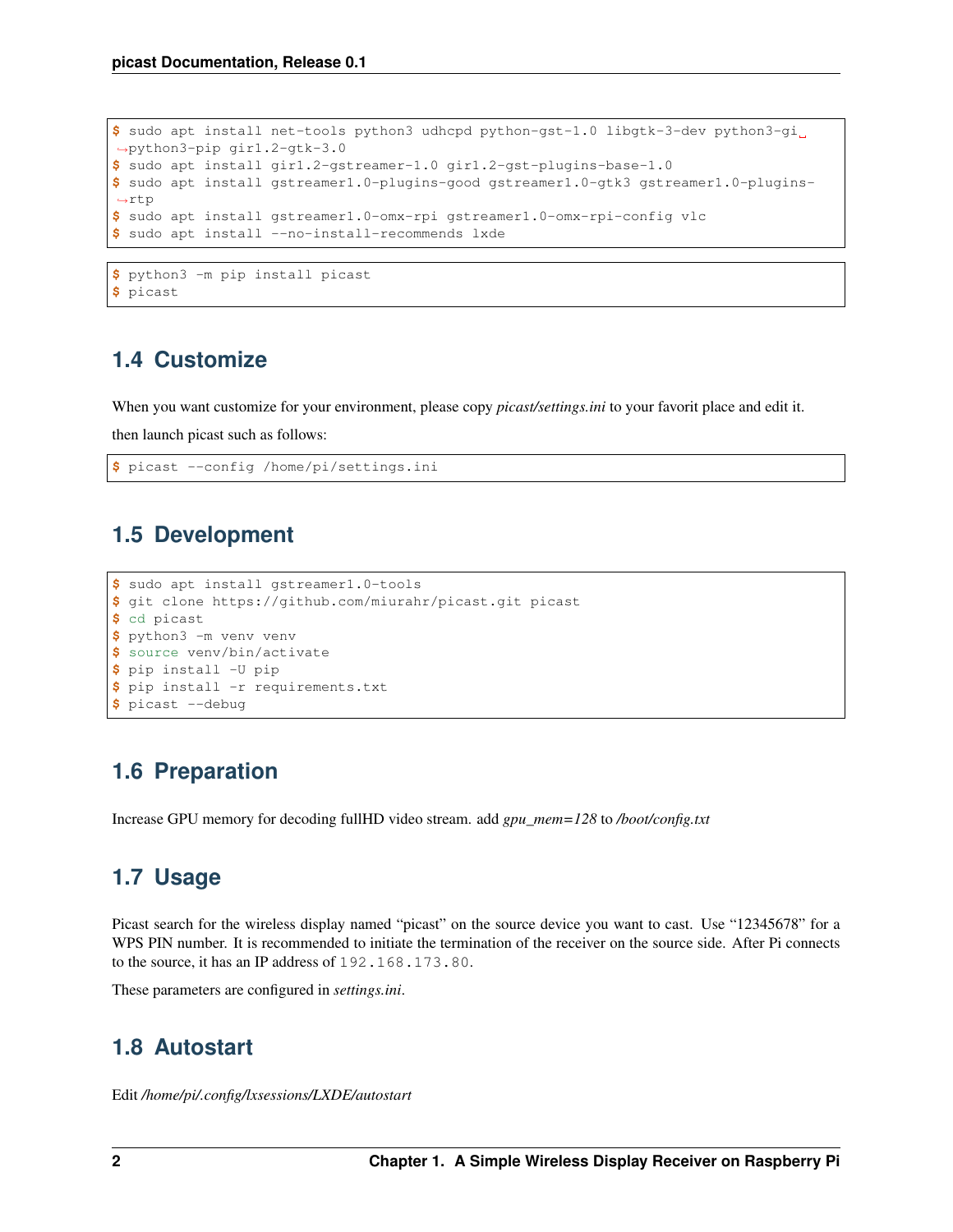```
@xscreensaver -no-splash
@lxterminal -l -e /home/pi/picast/bin/picast
```
## <span id="page-6-0"></span>**1.9 Debug**

There is a debug log at */var/tmp/picast.log*. It is configured in *logging.ini*.

### <span id="page-6-1"></span>**1.10 Known issues**

- Latency: Limited by the implementation of the RTP player used.
- WiFi: The on-board WiFi chip on Pi 3/Zero W only supports 2.4GHz. Due to the overcrowded nature of the 2.4GHz spectrum and the use of unreliable rtp transmission, you may experience some video glitching/audio stuttering. It may be better with Pi 3B+/4 that support IEEE802.11ac 5GHz.
- HDCP(content protection): Neither the key nor the hardware is available on Pi and therefore is not supported.

#### <span id="page-6-2"></span>**1.11 License and copyright**

- Copyright 2019 Hiroshi Miura
- Copyright 2018 Hsun-Wei Cho

This program is free software: you can redistribute it and/or modify it under the terms of the GNU General Public License as published by the Free Software Foundation, either version 3 of the License, or (at your option) any later version.

This program is distributed in the hope that it will be useful, but WITHOUT ANY WARRANTY; without even the implied warranty of MERCHANTABILITY or FITNESS FOR A PARTICULAR PURPOSE. See the GNU General Public License for more details.

You should have received a copy of the GNU General Public License along with this program. If not, see [<http:](http://www.gnu.org/licenses/) [//www.gnu.org/licenses/>](http://www.gnu.org/licenses/).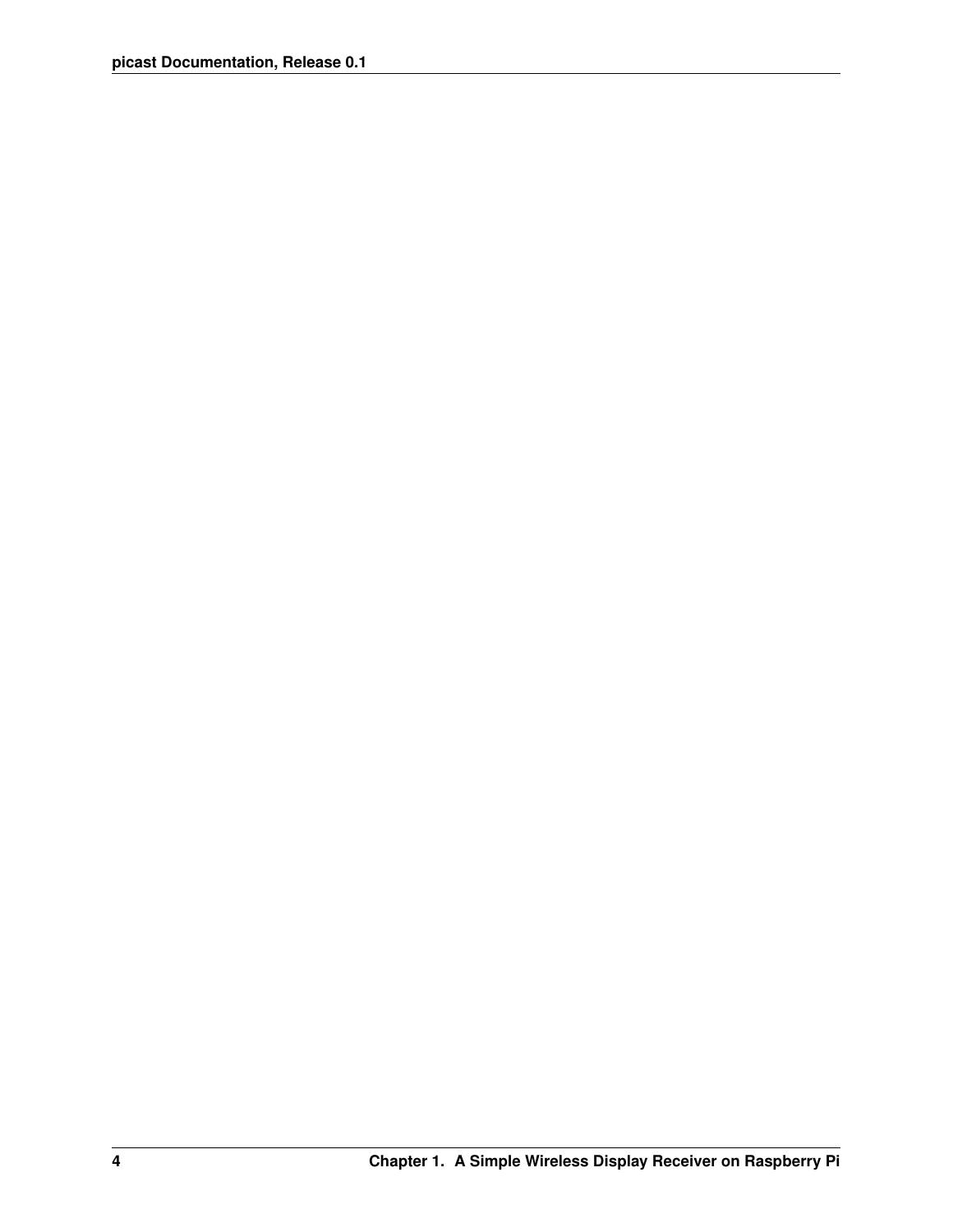Design

<span id="page-8-0"></span>*picast* project try to provide miracast display sink/reciever functionarity on Raspberry Pi Zero W. There is no certification from WiFi Alliance, and it is built upon try-and-error basis with existent devices, there is no gurantee to compliance to WiFi alliance specifications.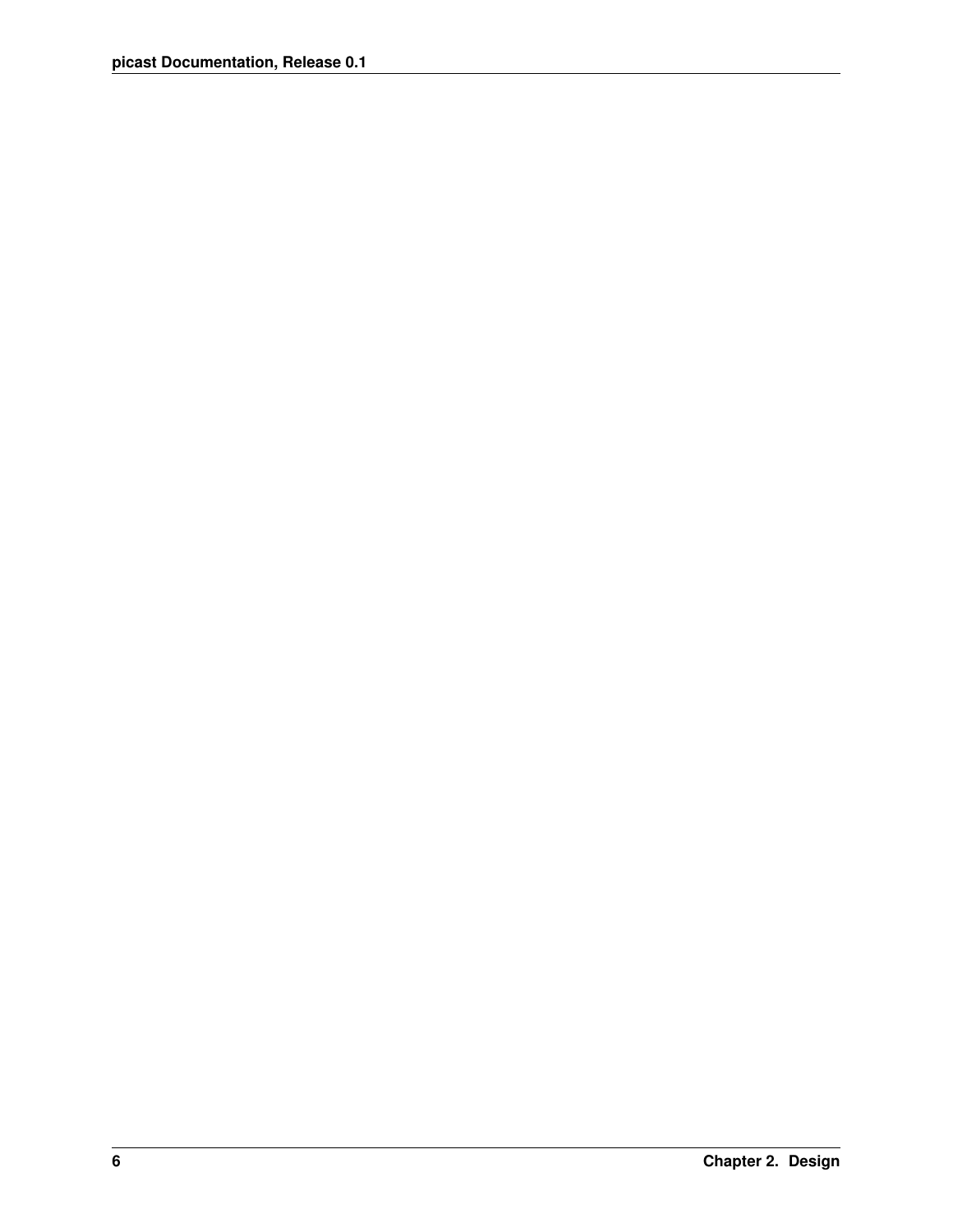### Modules

<span id="page-10-0"></span>*picast* consist with several modules.

- *picast.dhcpd* provide dhcp server function by running external *udhcpd* daemon with custom configuration.
- *picast.discovery* provide an interface to mDNS/SD network to register and query display sink and source.
- *picast.player* provide a RTP movie and audio player, supporting H.264 and AC3/AAC/LPCM audio codecs.
- *picast.settings* is an ini file loader and configration provider.
- *picast.video* checks platform and provide proper wfd-video-formats parameter for miracast negotiation.
- *picast.wifip2p* setup *wpa\_supplicant* to accept connection from miracast source.
- *picast.wpacli* provide methods to configure *wpa\_supplicant* through *wpa-cli* command line.
- *picast.picast* is a core module to define controller and communicator with miracast source throught RTSP.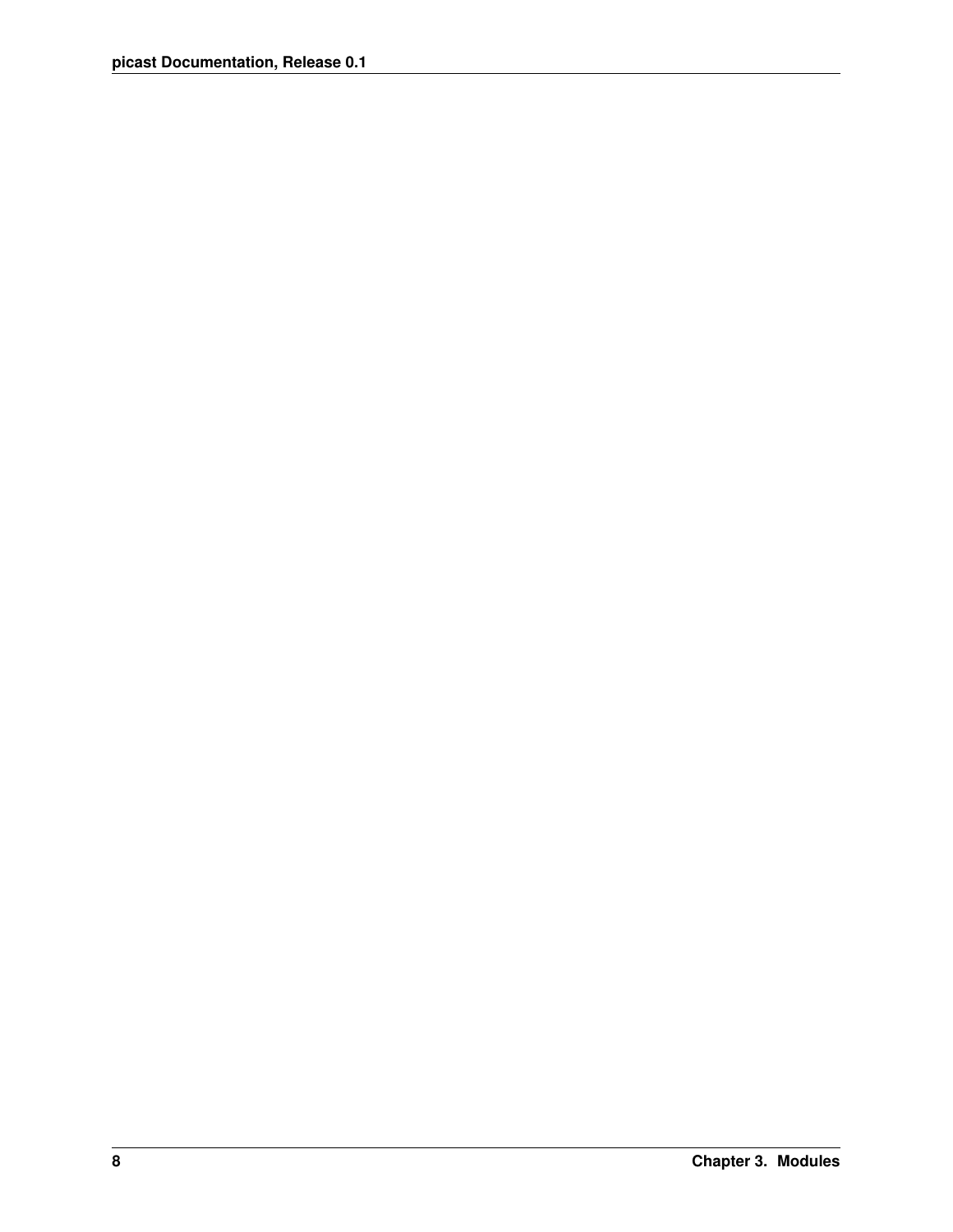## **GStreamer**

<span id="page-12-0"></span>*picast* depends upon *GStreamer* video/audio handling framework and its python bindings. *picast* uses 'OpenMAX' codec API to decode H.264 video container.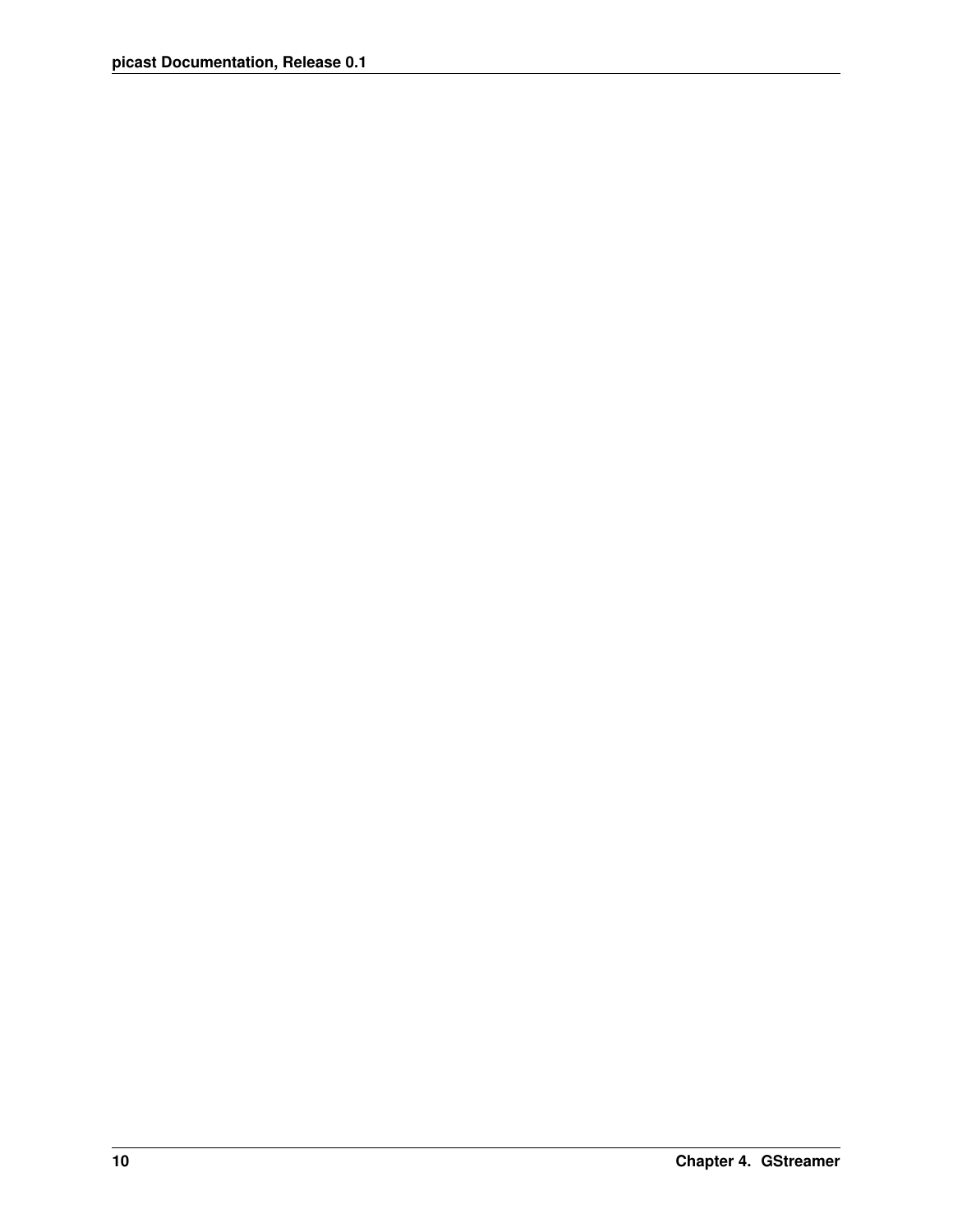**Threads** 

<span id="page-14-0"></span>*picast* uses threading technic to realize a controller communication through RTSP and RTP player control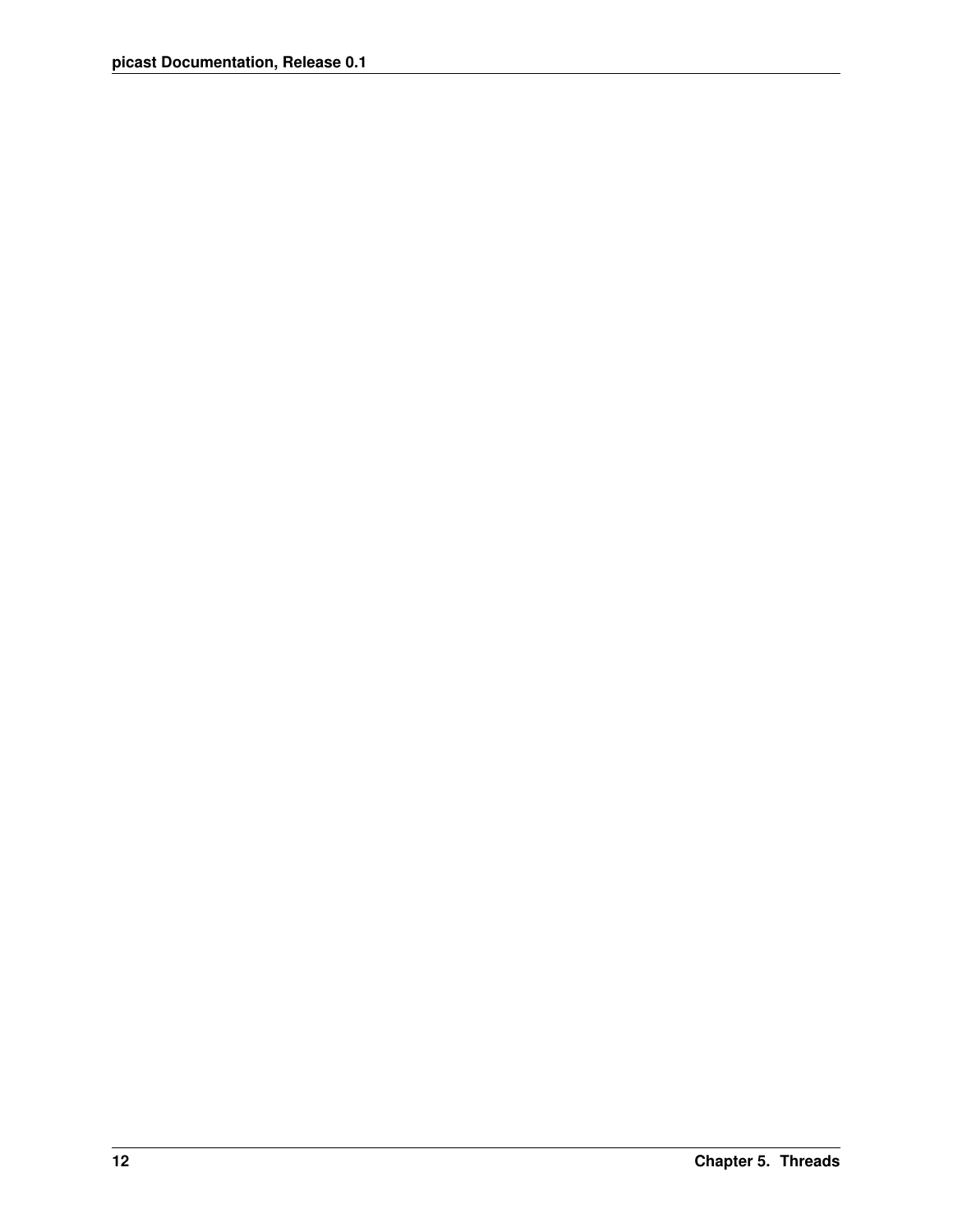**Tests** 

<span id="page-16-0"></span>There are several unittests for functions but it is not enough and there is possibility to exist defeat.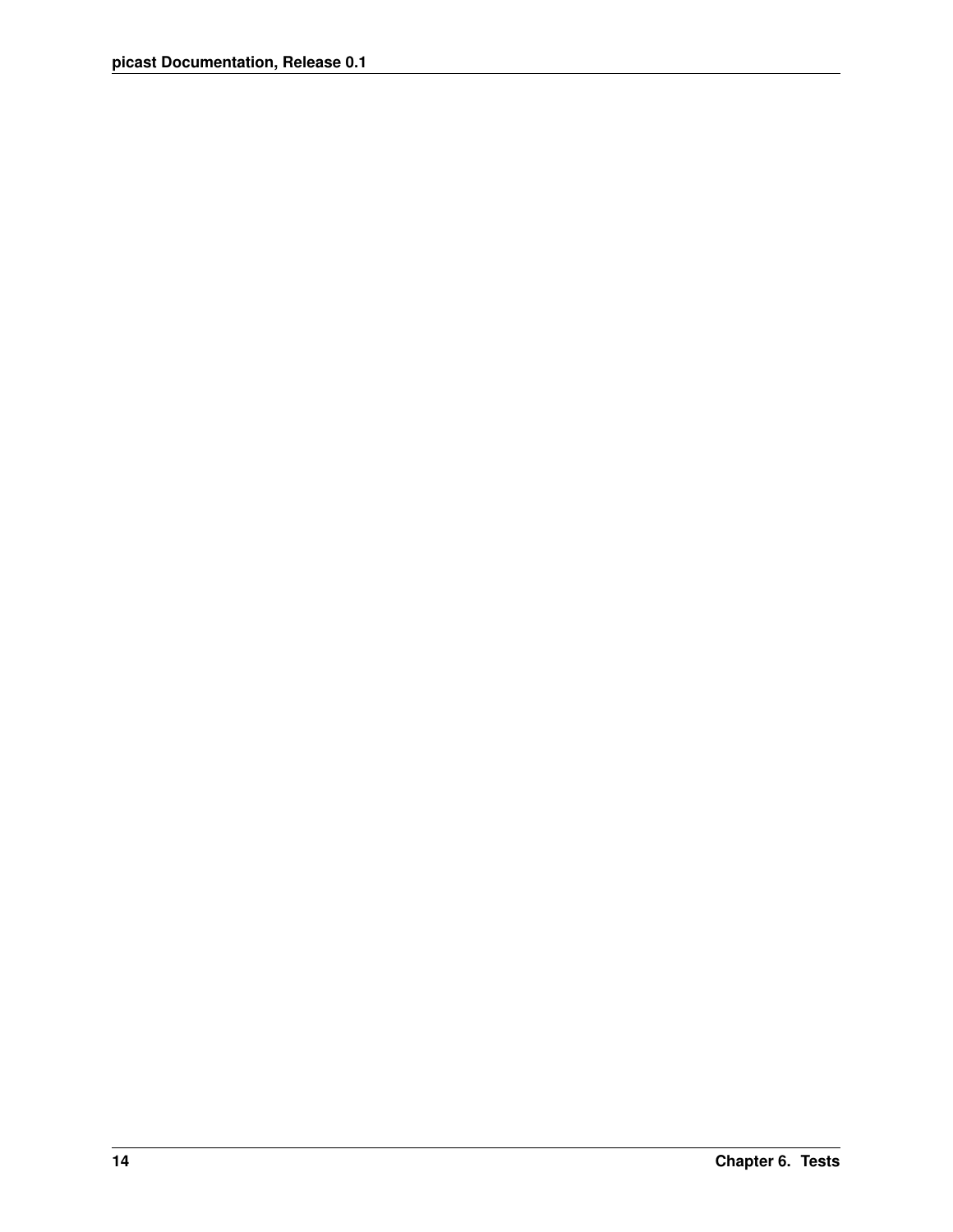Logging

<span id="page-18-0"></span>*picast* defines module level logger and output many debug messages.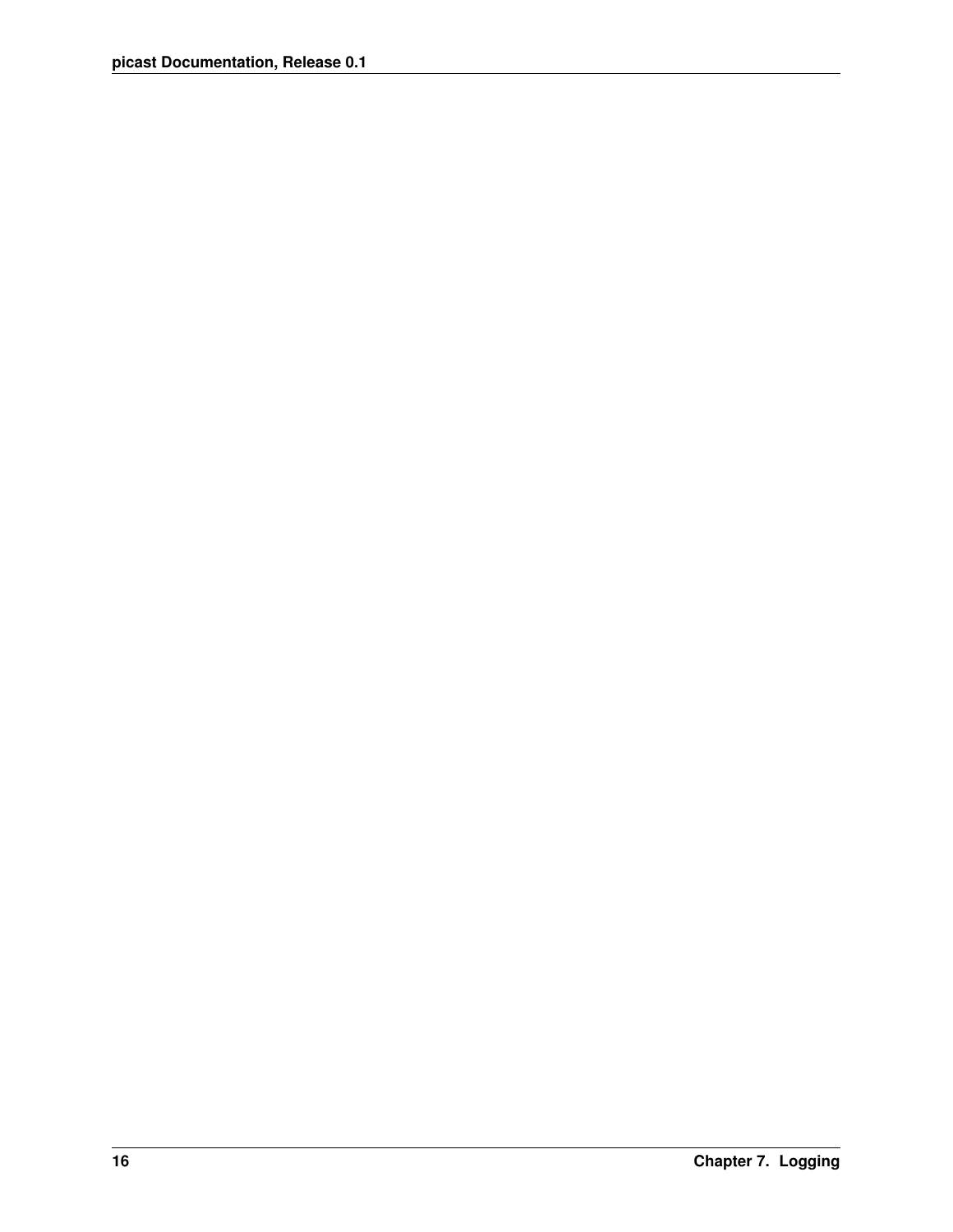## **Settings**

<span id="page-20-0"></span>There are several configurations you can customize in *settings.ini*.

### <span id="page-20-1"></span>**8.1 Section [logging]**

logger

'logger' is a name of logging. You can change if you want. It is used for *logging.getLogger(<name>)* as a its *<name>*.

config

'config' is a filename of logging configuration. It should be ini style configuration that syntax is described in [configuring logging](https://docs.python.org/3.8/howto/logging.html#configuring-logging) section of python manual.

#### <span id="page-20-2"></span>**8.2 Section [network]**

myaddress

'myaddress' is an IPv4 address to attach WiFi-P2P wifi device.

peeraddress

'peeraddress' is an IPv4 address to lease to source device by dhcp server.

netmask

'netmask' is an IPv4 netmask when leasing address.

rtsp\_port

'rtsp\_port' is a port to use for negotiation between sink and source.

#### rtp\_port

'rtp\_port' is a port to use displaying source image onto sink monitor.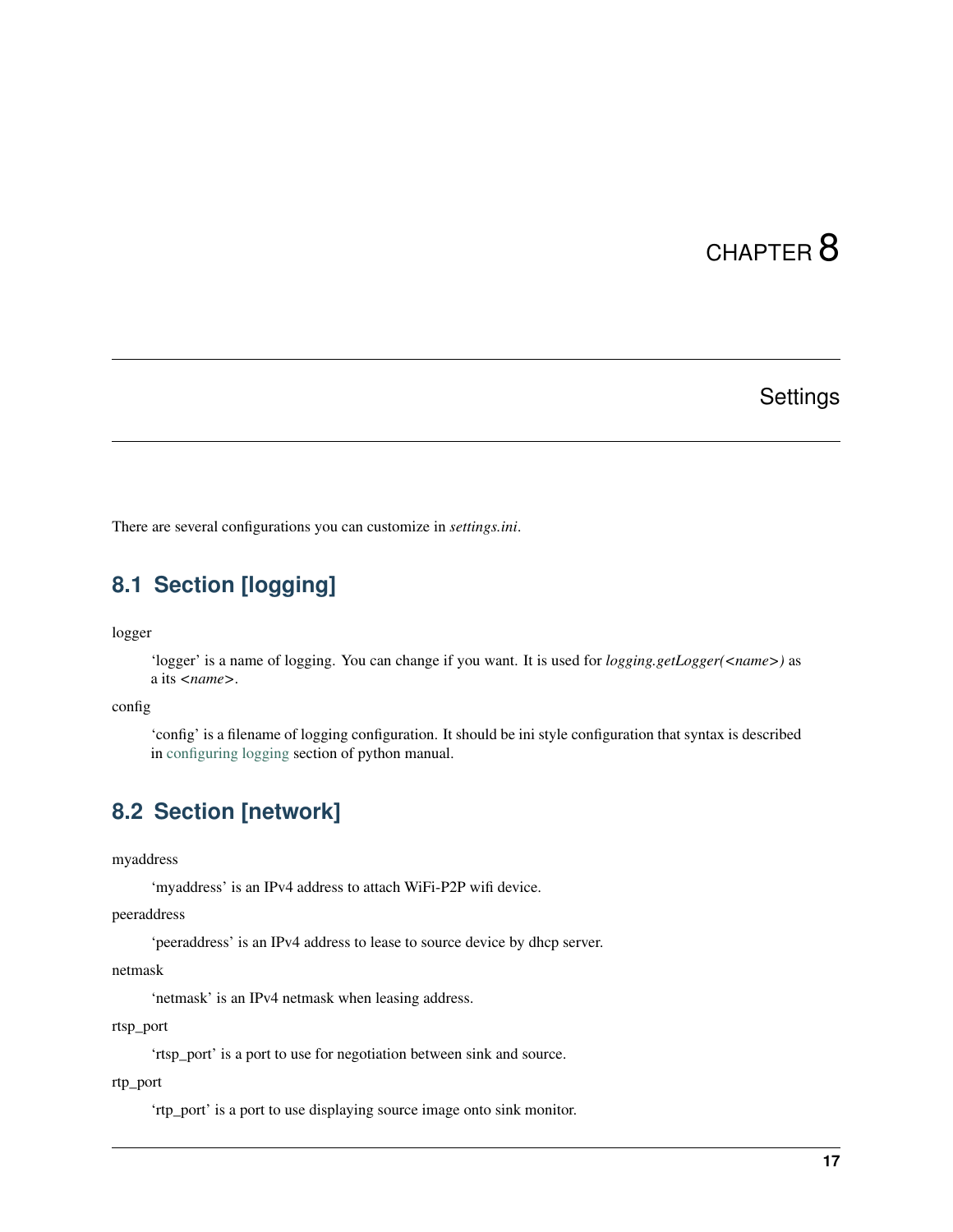## <span id="page-21-0"></span>**8.3 Section [p2p]**

device\_name

'device\_name' is used to display a name of receiver name on source device.

device\_type

'device\_type' is used to specify a *WiFi-P2P device\_type*.

group\_name

'group\_name' is used to specify a *WiFi-P2P Group* name.

wps\_mode

'wps\_mode' is used to specify which mode for WPS configuration. *pbc* is for 'Push the Button' and *pin* is for static PIN used.

pin

'pin' for wps\_mode=pin configuration.

timeout

'timeout' for wps\_mode=pin configuration.

## <span id="page-21-1"></span>**8.4 Section [player]**

name

'name' of player, one of *vlc* or *gst* is accepted.

## <span id="page-21-2"></span>**8.5 Section [gst]**

decoder

'decoder' is a gst plugin name to decode H.264/H.265 video. *omxh264dec* is recommended for Raspberry Pi video chip. It is used when player name is specified as *gst*.

## <span id="page-21-3"></span>**8.6 Section [wfd\_parameter]**

wfd\_audio\_codecs

It is used as a value for *wfd\_audio\_codecs* parameter when negotiation. default value is *AAC 00000001 00, LPCM 00000002 00*

wfd\_connector\_type

It is used as a value for *wfd\_connector\_type* parameter when negotiation. HDMI is *05*.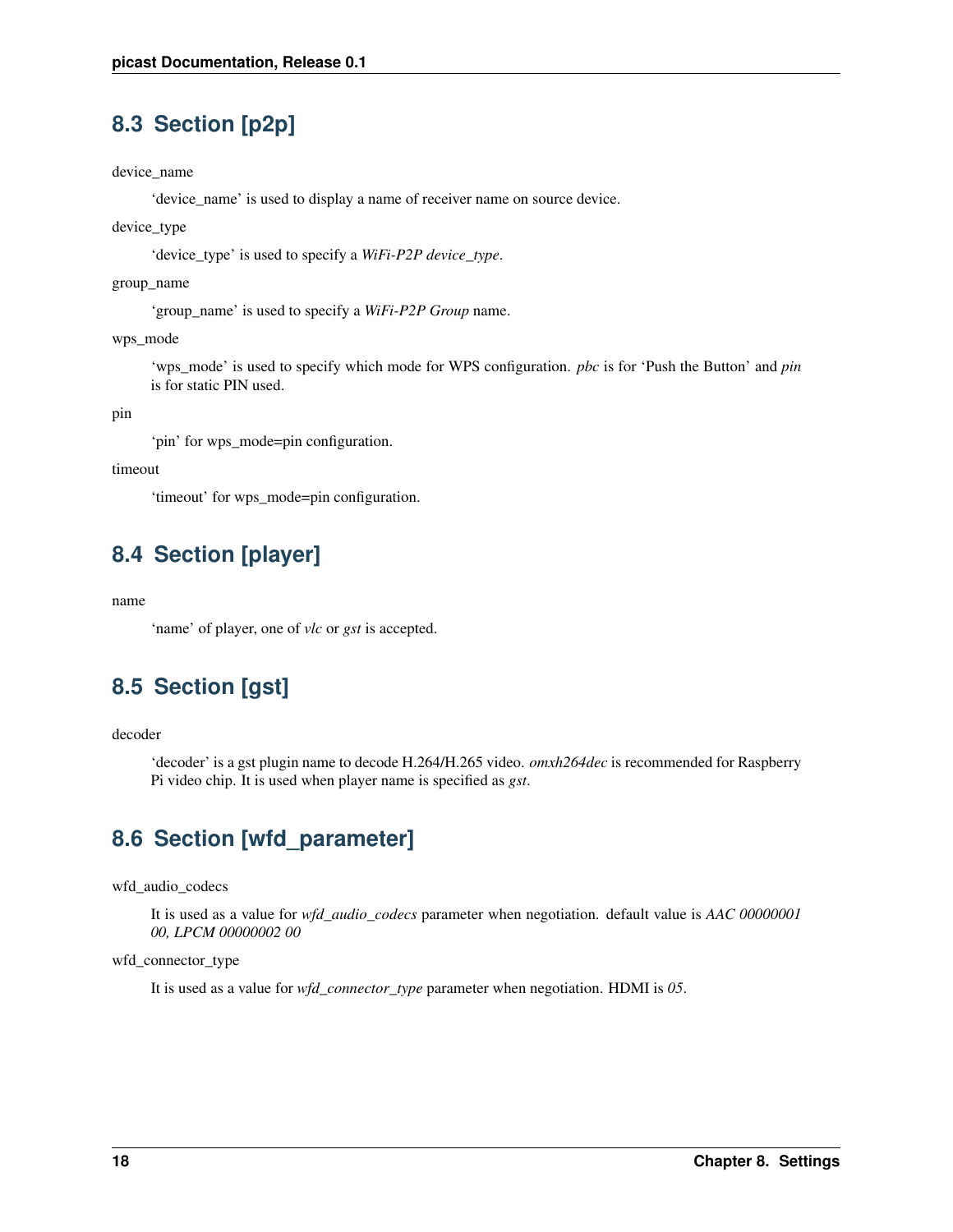## Resolutions data

<span id="page-22-0"></span>There is a *resolutions.json* file that describe Raspberry Pi video resolutions data. It is used to determine which video mode is supported in current RaPi device and monitor device.

Resolutions are retrived by *tvservice* command. *code* number is used to determine its output. *mode* is a WiFi Direct video mode corresponding with specified resolution.

If you want to porting picast to another device, you should create a new json file and update video.py module.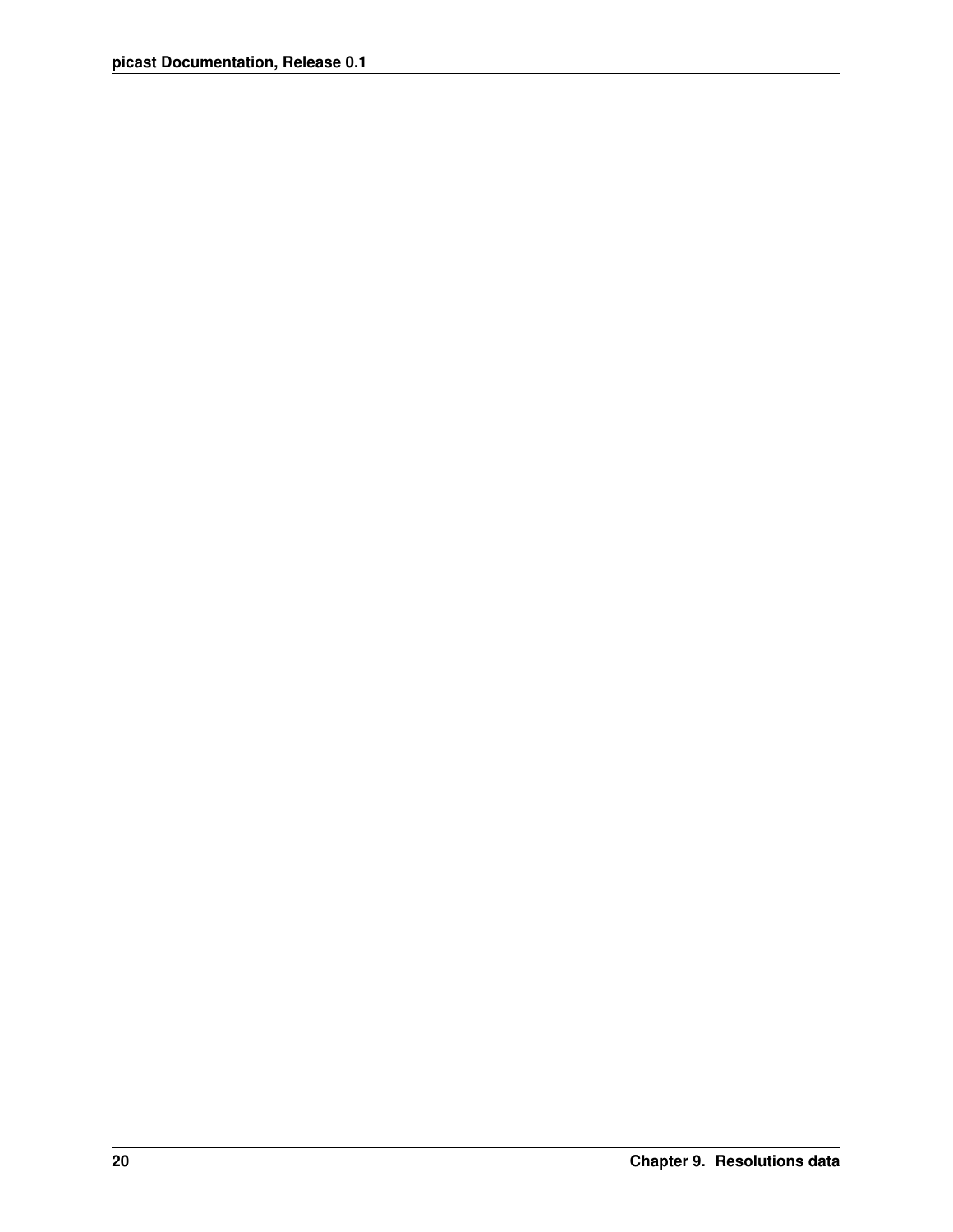## authors

<span id="page-24-0"></span>PiCast is written and maintained by Hiroshi Miura [<miurahr@linux.com>](mailto:miurahr@linux.com) Original lazycast is written by Hsun-Wei Cho and its contributors Contributors, listed alphabetically, are: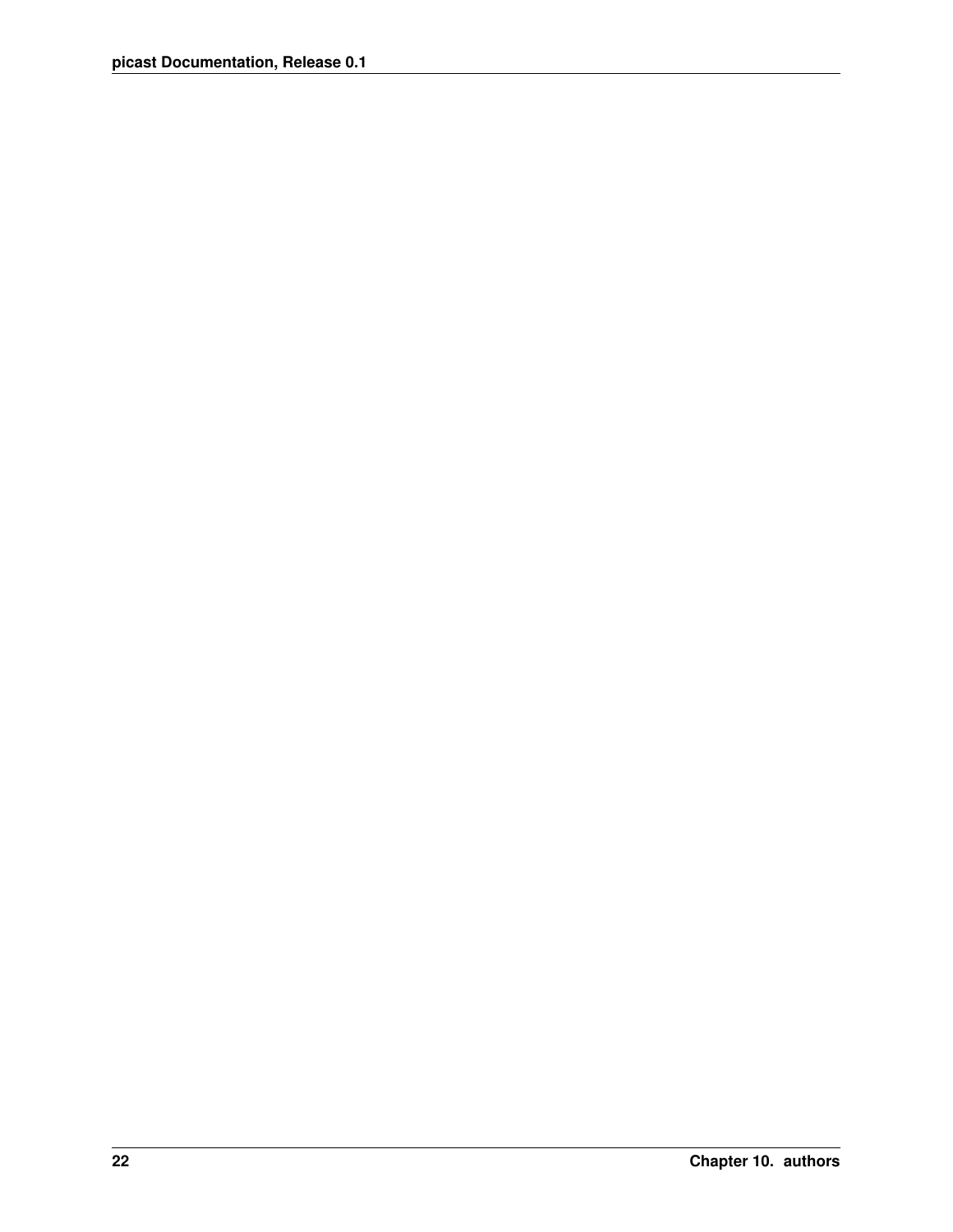## changeLog

<span id="page-26-0"></span>All notable changes to this project will be documented in this file.

## <span id="page-26-1"></span>**11.1 Unreleased**

- **11.1.1 Added**
- **11.1.2 Changed**
- **11.1.3 Fixed**
- **11.1.4 Deprecated**
- **11.1.5 Removed**
- **11.1.6 Security**

### <span id="page-26-2"></span>**11.2 v0.3.2**

- **11.2.1 Fixed**
	- Fix ip address error for zeroconf constructor(#9).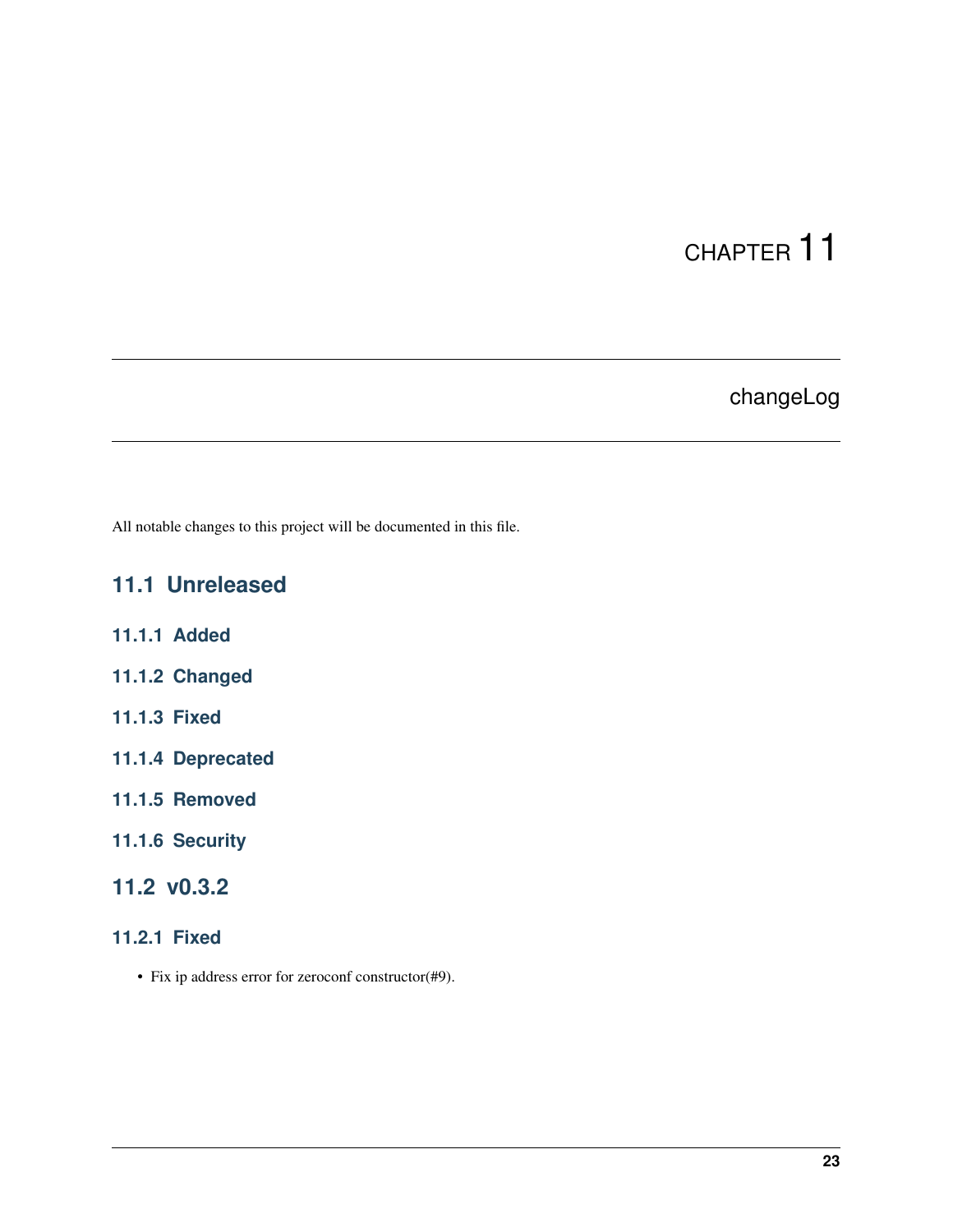### <span id="page-27-0"></span>**11.3 v0.3.1**

#### **11.3.1 Fixed**

• Fix settings.ini not found error on distribution.

#### <span id="page-27-1"></span>**11.4 v0.3**

#### **11.4.1 Changed**

- Release artifacts with github actions.
- Use setuptools\_scm to automate version.
- Packaging metadata in setup.cfg
- Auto generate binary by build backend.

#### **11.4.2 Fixed**

• Several document errors.

#### <span id="page-27-2"></span>**11.5 v0.2.4**

#### **11.5.1 Added**

- Comments for parameter configs.
- Parameters Microsoft V2 extensions.

#### <span id="page-27-3"></span>**11.6 v0.2.3**

#### **11.6.1 Changed**

• Change class name RtspSink to RTSPSink

#### **11.6.2 Fixed**

• Watching socket timeout and break connection.

#### <span id="page-27-4"></span>**11.7 v0.2.2**

#### **11.7.1 Changed**

• Update README to use pypi.org for distribution.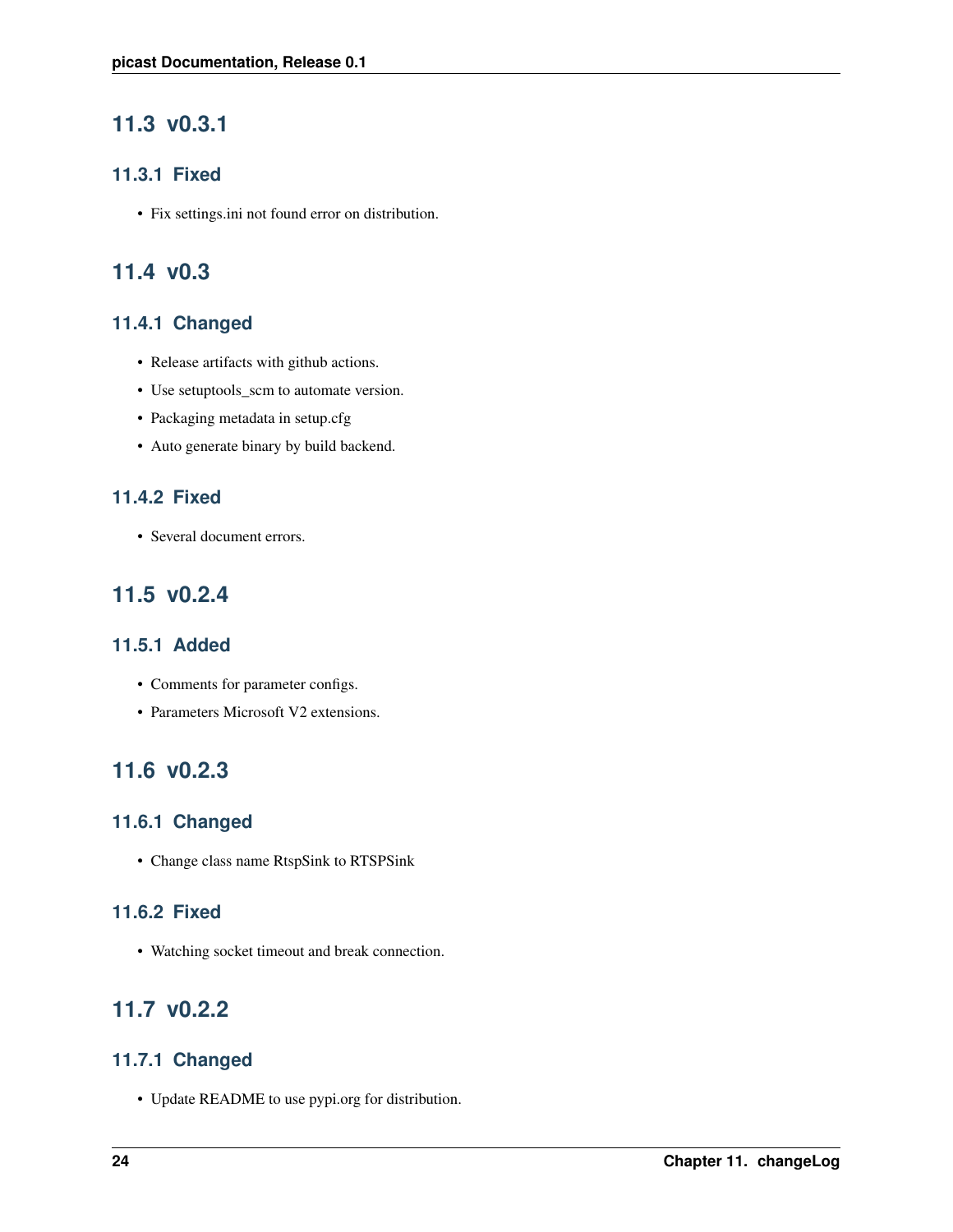• Refactoring RTSPSink class

#### **11.7.2 Fixed**

• Fix config loading error.

#### <span id="page-28-0"></span>**11.8 v0.2.1**

#### **11.8.1 Added**

- Introduce [p2p] wps\_mode= in settings.ini. can be 'pbc' ie. Push the Button, or 'pin'
- Add documentation for settings.

#### **11.8.2 Changed**

- Add p2p\_connect() and start\_wps\_pbc() methods.
- Improve CLI staff.

#### **11.8.3 Fixed**

• main() drop unused asyncio staff.

#### <span id="page-28-1"></span>**11.9 v0.2**

#### **11.9.1 Added**

- Test for python 3.7 and 3.8 Install PyObject through pip. Add network protocol functional tests.
- Test typing with mypy. dependency for gst-python-stubs and PyObject-stubs

#### **11.9.2 Changed**

• Introduce RTSPTransport class to handle network connection.

#### **11.9.3 Fixed**

• Bug: fails to recieve M4 message because M3 reciever can read both M3 and M4.

#### <span id="page-28-2"></span>**11.10 v0.1**

• First working release.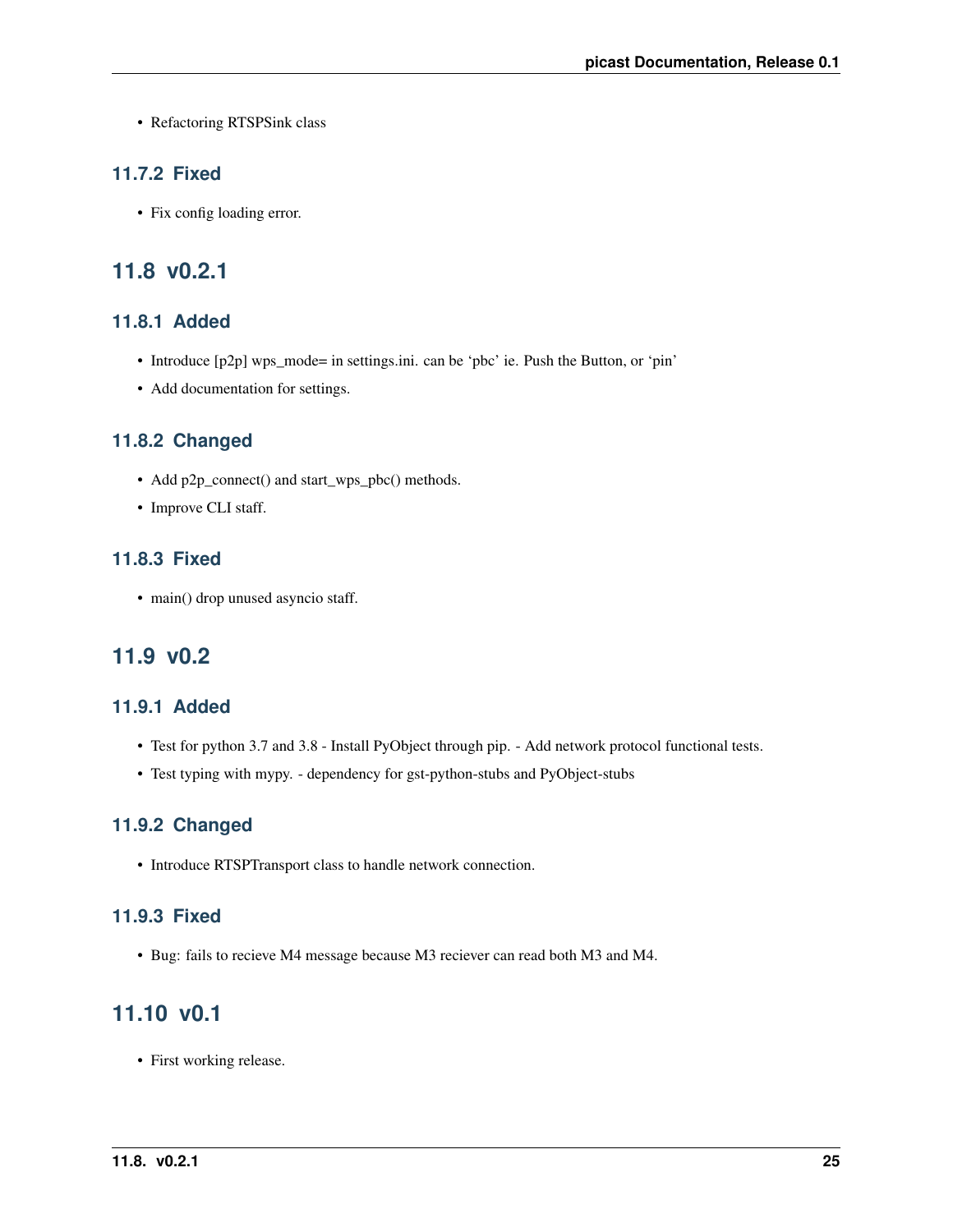## <span id="page-29-0"></span>**11.11 v0.0.1**

• Forked from lazycast.